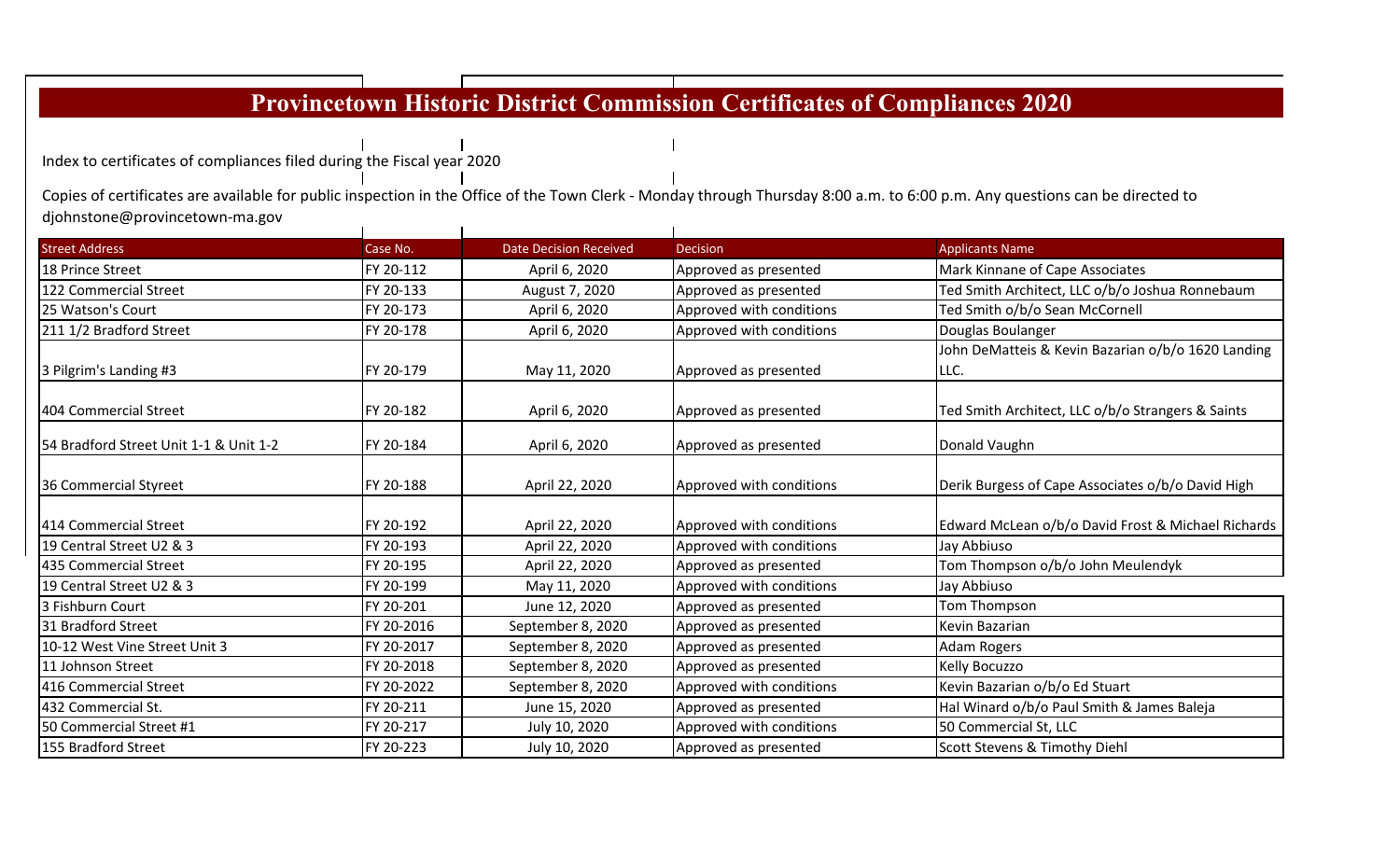| 3 Baker Avenue                     | FY 20-226 | July 10, 2020            | Approved as presented           | Angelo Russo                                         |
|------------------------------------|-----------|--------------------------|---------------------------------|------------------------------------------------------|
| 3 Soper Street                     | FY 20-234 | August 7, 2020           | Approved with conditions        | Ted Smith Architect, LLC o/b/o Michael Fuller        |
| 10 West vine Street                | FY 20-236 | July 10, 2020            | Approved with conditions        | Peter Paige o/b/o Adam Rogers                        |
|                                    |           |                          |                                 | Tom Thompson o/b/o Carol adelman & Barbara           |
| 491 Commercial Street              | FY 20-237 | August 7, 2020           | Approved with conditions        | Scarcella                                            |
| 437-439 Commercial Street          | FY 20-238 | July 20, 2020            | Approved as presented           | William N. Rogers II, PE, PLS, o/b/o Escargot, LLC   |
| 108 Commercial Street              | FY 20-248 | July 20, 2020            | Denied without prejudice        | <b>Randy Trullo</b>                                  |
| 25 Watson's Court                  | FY 20-252 | July 20, 2020            | Approved as presented           | Jonah Swain o/b/o Sean McCornell                     |
| 116 Bradford Street                | FY 20-253 | July 20, 2020            | Approved with conditions        | Kevin Bazarian o/b/o 116 Commercial Trust            |
|                                    |           |                          |                                 | The Binden Group/Deborah Pain LLC. o/b/o             |
| 577 Commercial Street              | FY 20-254 | July 20, 2020            | Withdrawn                       | Provincetown Condominiums                            |
| 577 Commercial Street              | FY 20-255 | July 20, 2020            | Approved as presented           | Peters Property Management o/b/o Gary Arena          |
| 25 Tremont Street Unit G2          | FY 20-256 | August 7, 2020           | Approved as presented           | Peter Property Management o/b/o Gary Arena           |
|                                    |           |                          |                                 | Kurt E. Raber, of BLF&R Architects, Inc o/b/o Riley  |
| 136 Bradford Street                | FY 20-257 | September 8, 2020        | Approved with conditions        | <b>Brothers Realty, LLC</b>                          |
| 7 Cudword Street                   | FY 20-261 | August 7, 2020           | Approved as presented           | Judith R. Osowski                                    |
| 240 Commercial Street              | FY 20-264 | August 7, 2020           | Approved as presented           | Kevin Miller o/b/o Shor Home Furnishing              |
| 594 Commercial Street              | FY20-002  | October 18, 2019         | Approved as presented           | Susan Peskin                                         |
| 18 Bangs Street                    | FY20-003  | October 3,2019           | Approved with conditions        | Lester J Murphy, Esq.                                |
|                                    |           |                          |                                 | Stephen A. Magiloco, Architect o/b/o John Livingston |
| 522 Commercial Street Rear Cottage | FY20-004  | 9/5/2019 & July 10, 2020 | Approved with conditions        | & Joanne S. Livingston                               |
| 19 Winthrop Street #3              | FY20-006  | September 27, 2019       | <b>Approved With Conditions</b> | Ka. Bazarian o/b/o Jason Chapman                     |
|                                    |           |                          |                                 |                                                      |
| 7 Conway Street                    | FY20-016  | September 27, 2019       | Approved with conditions        | Paul Kelly/Ed Dusek o/b/o Ross Oube & Michael Lynch  |
| 5 Conwell Street                   | FY20-018  | November 7, 2019         | Approved with conditions        | Robert P. Silva                                      |
| 9 Point Street                     | FY20-020  | October 3, 2019          | Approved with conditions        | 9 Point St.                                          |
| 10-12 West Vine Street             | FY20-025  | September 27, 2019       | Approved as presented           | Ted Smith Architect, LLC o/b/o Adam Rogers           |
| 420 Commercial Street              | FY20-027  | September 27, 2019       | Approved as presented           | Ted Smith o/b/o Tom Tannariello                      |
| 225 Commercial Street              | FY20-028  | September 27, 2019       | Approved as presented           | <b>Rob Anderson</b>                                  |
| 32 Bradford Street                 | FY20-029  | September 27, 2019       | Approved as presented           | William N. Rogers o/b/o Enrico Realty                |
| 552 Commercial Street              | FY20-030  | December 23, 2019        | Denied without prejudice        | Fred Ramos & Bob Starmer                             |
| 571 Commercial Street              | FY20-032  | November 7, 2019         | Approved as presented           | Derik Burguess, Cape Associates                      |
| 51 Commercial Street               | FY20-033  | October 3, 2019          | Approved as presented           | <b>Hammer Architects</b>                             |
| 8 Bradford Street                  | FY20-039  | November 7, 2019         | Approved with conditions        | Henry F. Pihl & James Rifino                         |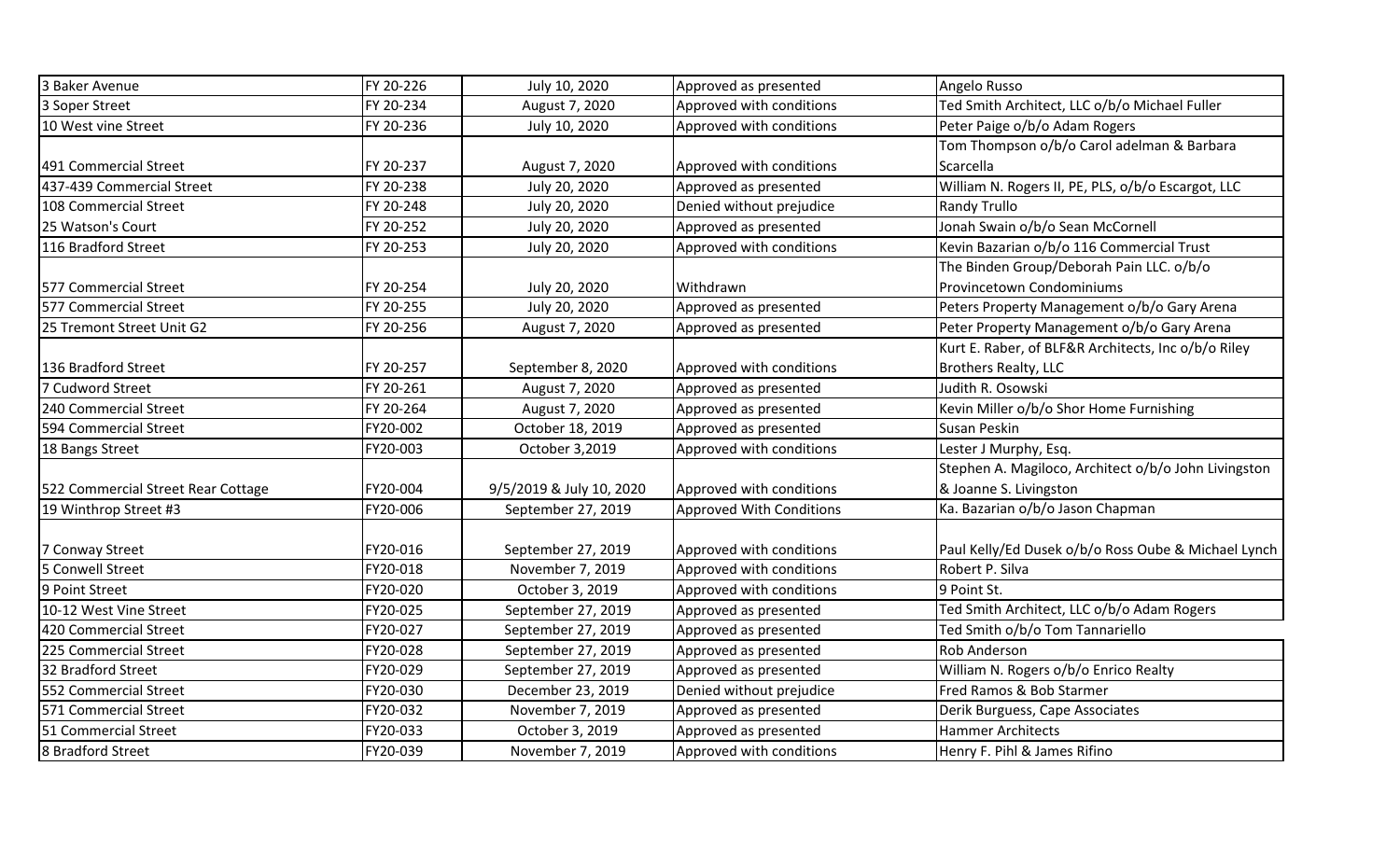| 120 Commercial Street                          | FY20-040 | October 3,2019    | Approved with conditions | Sean A. curran, Architect                             |
|------------------------------------------------|----------|-------------------|--------------------------|-------------------------------------------------------|
| 199 Bradford Street                            | FY20-041 | November 21, 2019 | Approved with conditions | Angela McCarthy                                       |
| 647 Commercial Street                          | FY20-044 | November 21, 2019 | Approved as presented    | Paul Coburn o/b/o Julia Gilmore                       |
| 11 Brewster Street                             | FY20-046 | November 21, 2019 | Approved as presented    | Mark Kinnane of Cape Associates                       |
| 225 Commercial Street                          | FY20-051 | October 3,2019    | Approved as presented    | Galley Catering, LLC, dba The Canteen                 |
| 118 Bradford Street                            | FY20-052 | October 18, 2019  | Approved as presented    | Kevin A. Bazarian                                     |
| 577 Commercial Street                          | FY20-053 | November 7, 2019  | Approved as presented    | Peter's property Management                           |
| 19 Tremont Street                              | FY20-056 | October 18, 2019  | Approved as presented    | Ryan Campbell/James DeRosier                          |
| 24 Whinthrop Street                            | FY20-057 | October 18, 2019  | Approved as presented    | Dan Dodson/R. by Anderson                             |
| 8 Cudworth Street                              | FY20-073 | November 7, 2019  | Approved with conditions | lan & Eric Tzeng                                      |
| 7 Commercial Street U1-5, U2, U3-4, U6, U7-8 & |          |                   |                          |                                                       |
| U17                                            | FY20-077 | December 23, 2019 | Approved as presented    | Hammer Architects o/b/o Delft Haven II                |
| 6 Johnson Street                               | FY20-078 | December 23, 2019 | Approved as presented    | <b>Cass Benson</b>                                    |
| 124 Commercial Street                          | FY20-079 | November 7, 2019  | Approved with conditions | Sean Currant Architect o/b/o Robert Lieberman         |
| 397A Commercial Street                         | FY20-080 | November 7, 2019  | Approved with conditions | Ryan Campbell o/b/o Elena Hall                        |
| <b>72B Commercial Street</b>                   | FY20-083 | December 23, 2019 | Approved as presented    | Kevin Bazarian o/b/o Steven Ballerini                 |
|                                                |          |                   |                          |                                                       |
| 19 Brewster Street, UA                         | FY20-086 | November 21, 2019 | Approved with conditions | Patricia Ackad, Deborah Rossi & Johnathan Stevens     |
| 22 Alden Street, U3                            | FY20-087 | November 21, 2019 | Approved with conditions | <b>Richard Silva</b>                                  |
| 462 Commercial Street, U4                      | FY20-088 | November 21, 2019 | Approved with conditions | Barbara Reynolds                                      |
| 83 Commercial Street                           | FY20-089 | November 21, 2019 | Approved with conditions | A.J. Santos                                           |
| 214 A Commercial Street                        | FY20-090 | December 23, 2019 | Approved as presented    | Peter Grosso o/b/o Joseph Haley                       |
| 22 Pearl Street Unit#1                         | FY20-106 | December 23, 2019 | Approved as presented    | Earl Dimaculangan                                     |
| 7 Railroad Avenue                              | FY20-107 | December 23, 2019 | Approved as presented    | Peter Mazzaglia                                       |
|                                                |          |                   |                          | William N. Rogers o/b/o Builders Boys 286.5 Bradford, |
| 286 1/2 Bradford Street 1-5                    | FY20-109 | February 11, 2020 | Approved as presented    | <b>LLC</b>                                            |
| 419 Commercial Street                          | FY20-111 | December 23, 2019 | Approved with conditions | Tom Thompson o/b/o Luis & Venessa Ruelas              |
| 11 Pearl Street                                | FY20-117 | December 23, 2019 | Approved as presented    | Don DiRocco Architects o/b/o Michael Rose             |
| 651 Commercial Street                          | FY20-118 | January 22, 2020  | Approved as presented    | Walker Architects o/b/o Lise Motherwell               |
|                                                |          |                   |                          | Tom Thompson o/b/o George Rogers & Patrick            |
| 3 mAtkins Lane                                 | FY20-119 | January 22, 2020  | Approved as presented    | Watson                                                |
| 3 Cudworth Street                              | FY20-124 | March 2, 2020     | Approved with conditions | Dol-Fin Development                                   |
| 6 Pleasant Street                              | FY20-126 | March 2, 2020     | Approved as presented    | Kevin Bazarian o/b/o Tom Tannariello                  |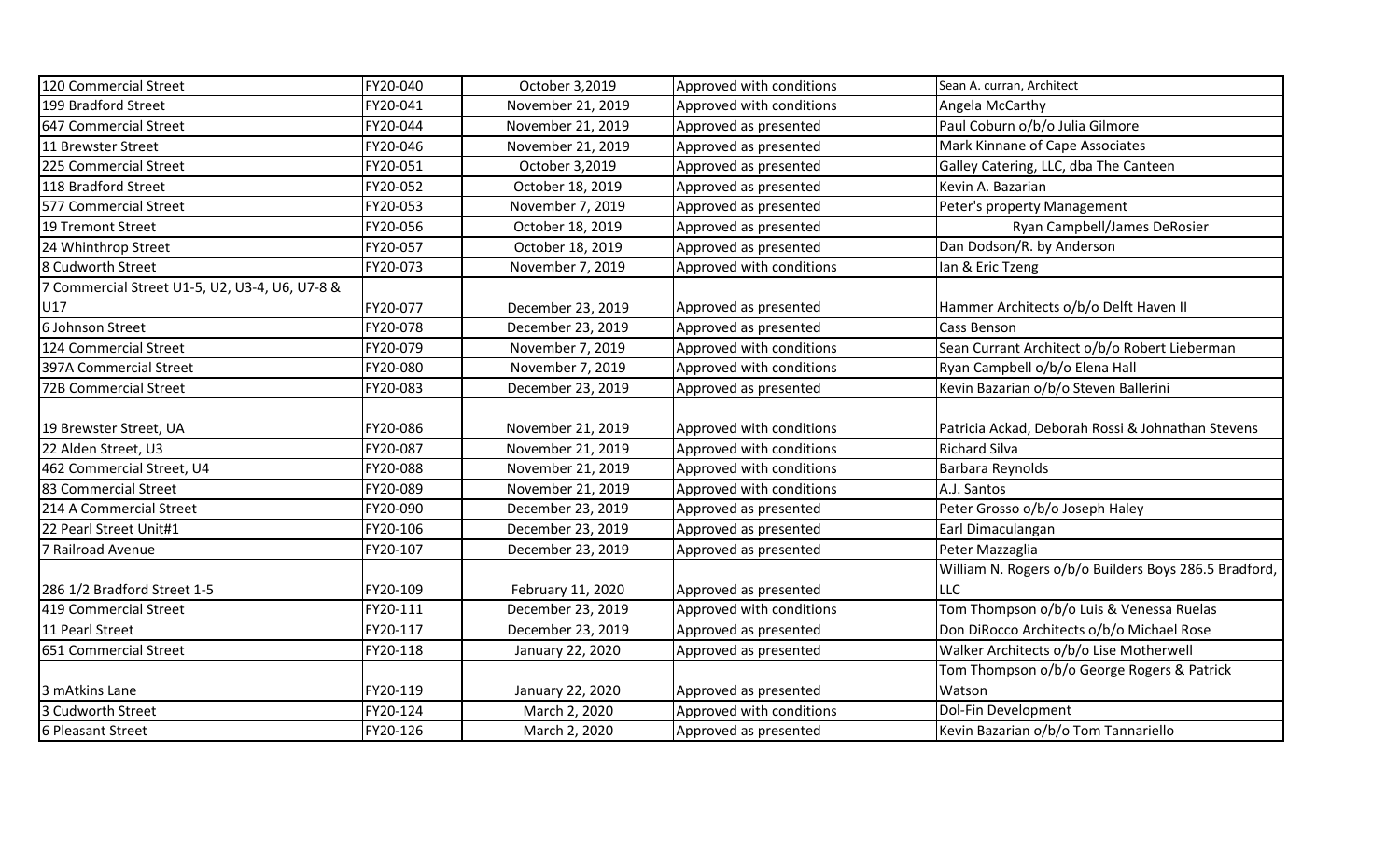| 161 Commercil Street         | FY20-130  | January 22, 2020 | Approved as presented    | Hans Olsen, of HSO Contracting, LLC o/b/o Jill Boatway |
|------------------------------|-----------|------------------|--------------------------|--------------------------------------------------------|
|                              |           |                  |                          |                                                        |
| 240 1/2 Bradford St.         | FY20-131  | January 22, 2020 | Approved as presented    | Ted Smith Architect, LLC o/b/o 240.5 Bradford St.      |
| 46 Bradford Street           | FY20-132  | March 2, 2020    | Approved as presented    | The Commons o/b/o Town of Provincetown                 |
| 53 Commercial Street         | FY20-134  | March 2, 2020    | Approved as presented    | Peter McDonald Architects o/b/o Jay Anderson           |
| 53 Commercial Street         | FY20-134  | October 9, 2020  | Approved as presented    | Peter McDonald Arch.                                   |
| 5 Conwell Street             | FY20-136  | March 2, 2020    | Approved as presented    | <b>Robert Silva</b>                                    |
| 232 Bradford Sreet           | FY20-141  | March 2, 2020    | Approved as presented    | Mark R. power                                          |
| 15 Atwood Avenue             | FY20-145  | March 5, 2020    | Approved with conditions | Peter Gherardi                                         |
| 10 Atwood Avenue             | FY20-146  | March 2, 2020    | Approved as presented    | Don DiRocco Architects o/b/o William Lamperti          |
| 6 Whareham Road              | FY20-153  | March 5, 2020    | Approved as presented    | Kathryn A. Olsen                                       |
| 12 Franklin Street           | FY20-155  | March 5, 2020    | Approved as Presented    | Mike Czyoski o/b/o Marianne Colacray                   |
| 334 Commercial street        | FY20-156  | March 2, 2020    | Approved as presented    | Purple Point, LLC.                                     |
| 435 Commercial Street        | FY20-158  | March 5, 2020    | Approved as presented    | Tom Thompson                                           |
| 212-214 Conwell Street       | FY20-164  | March 5, 2020    | Approved as presented    | New Art Realty Corp                                    |
|                              |           |                  |                          | Leslie Schneeberger/SV Design o/b/o James Terrell      |
| 259-263 Commercial Street U2 | FY20-165  | March 5, 2020    | Approved as presented    | Jordan & Justin Shaffer                                |
| 466 Commrcial St.            | FY20-2037 | October 9, 2020  | Approved as presented    | Nate McKean o/b/o McKean Artisian Builders Inc.        |
| 11 Tremont St.               | FY20-2038 | October 9, 2020  | Approved with conditions | <b>Andrew Walsh</b>                                    |
| 404 Commercial St.           | FY20-2039 | October 9, 2020  | Approved as presented    | Steven Latasa o/b/o Strangers and Saints               |
|                              |           |                  |                          |                                                        |
|                              |           |                  |                          |                                                        |
|                              |           |                  |                          |                                                        |
|                              |           |                  |                          |                                                        |
|                              |           |                  |                          |                                                        |
|                              |           |                  |                          |                                                        |
|                              |           |                  |                          |                                                        |
|                              |           |                  |                          |                                                        |
|                              |           |                  |                          |                                                        |
|                              |           |                  |                          |                                                        |
|                              |           |                  |                          |                                                        |
|                              |           |                  |                          |                                                        |
|                              |           |                  |                          |                                                        |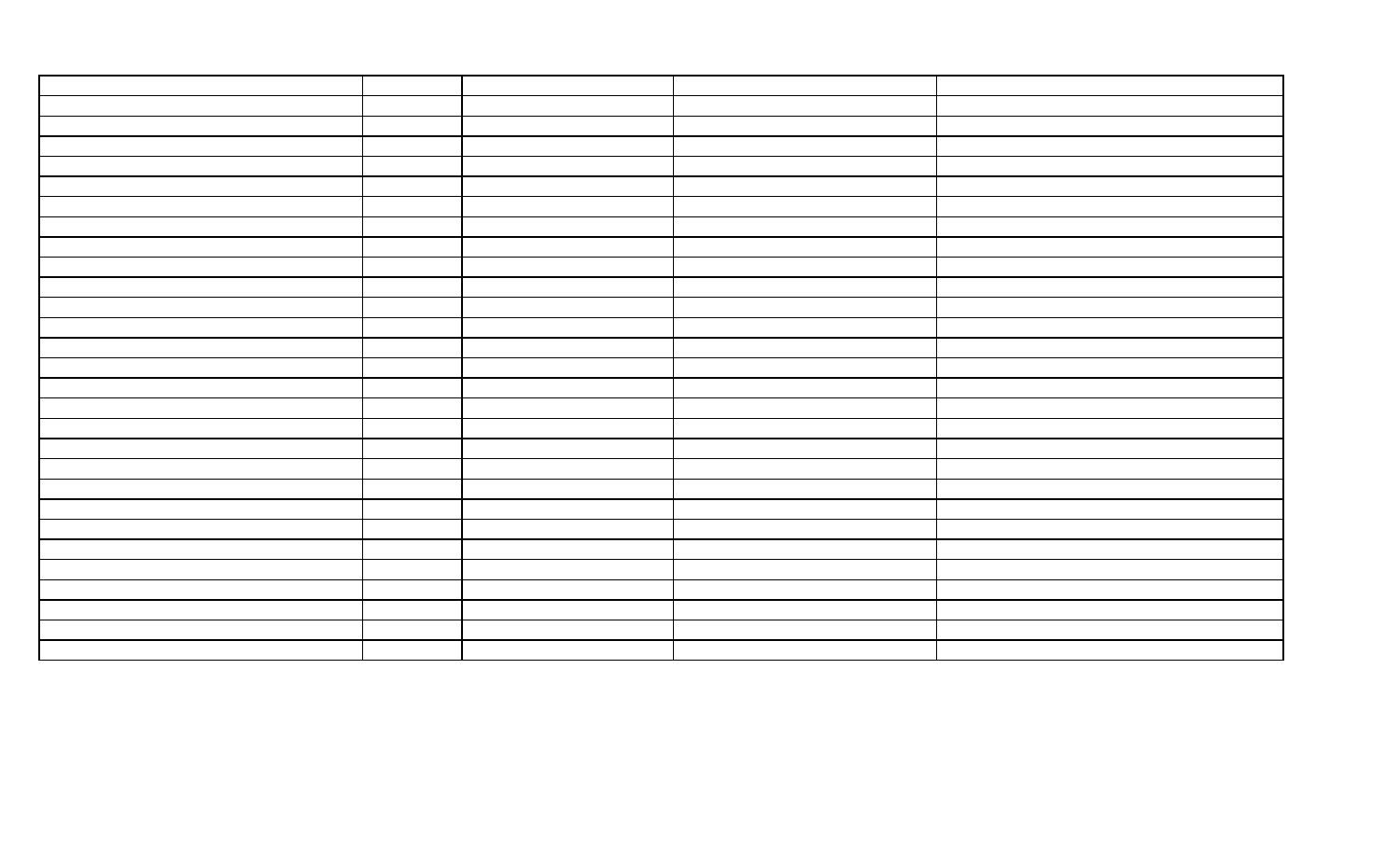